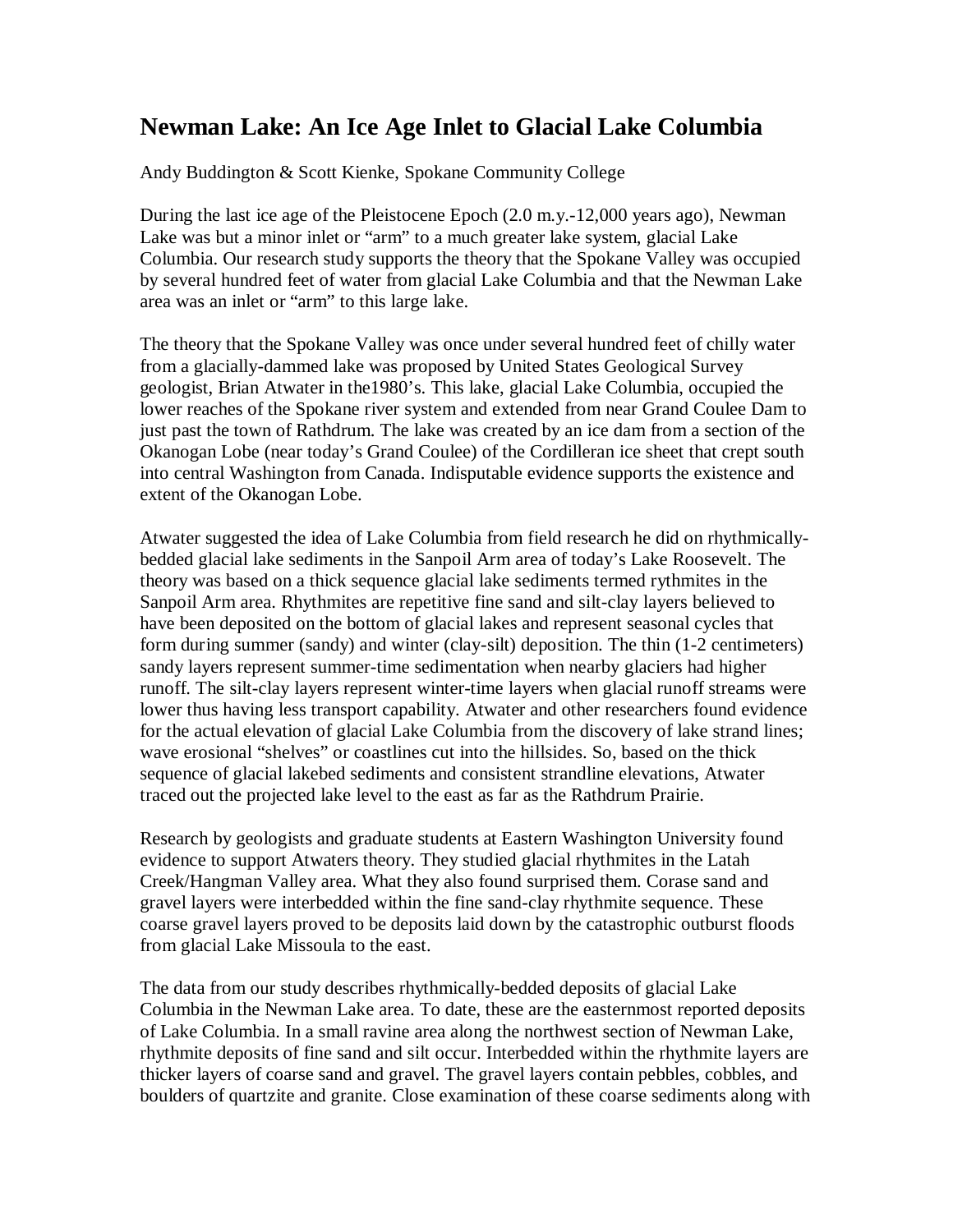geologic maps indicates that the nearest source of the quartzite and granite was from bedrock areas to the east in northern Idaho and western Montana. We believe that the coarse sand/gravel beds are "outburst" deposits from Lake Missoula. The quartzite and granite cobbles and boulders were ice-rafted within icebergs that broke lose when the ice dam to glacial Lake Missoula disintegrated. The enormous Missoula floods would pour down the Rathdrum Prairie and encounter Lake Columbia forcing the huge floods to momentarily lose energy. As the flow slowed, thick deposits of sand and gravel were left in the Spokane Valley. As the flood waters rose, the Newman Lake arm would also fill to much higher levels. Our study indicates that interbedded lake bed sediments and flood deposits occur at elevations up to 689 meters (~2235 feet). These deposits represent the lake bed; flood levels reached much higher (to at least 2700 feet) levels. We were able to describe two sections of rhythmites (8 & 5 meters thick) that contained four interbedded outburst flood layers. We envision the Newman "arm" to have been a large inlet or bay that became a torrent of fast moving water as the Missoula floodwaters filled it. The coarse sandy interbeds of outburst sediments support this idea. Icebergs with engrained cobbles and boulders would melt and drop the large quartzite and granite pieces into the lake bed sediments only to be buried by continued sedimentation.

It is not a surprise to many of the long time residents here that Newman Lake was once much larger. Upon driving around the north end of the lake, it looks obvious that lake levels were once much higher. Our study not only supports this idea but it also suggests that Newman was but an "arm" to the vast Lake Columbia system that occupied the Spokane Valley during the last ice age.

The authors would like to thank Ken and Linda Scotten for access to their property and to Tom Groesbeck (Groesbeck Excavation) for donating backhoe/excavation time.



Quartzite boulder (dropstone) in rhythmite layers.